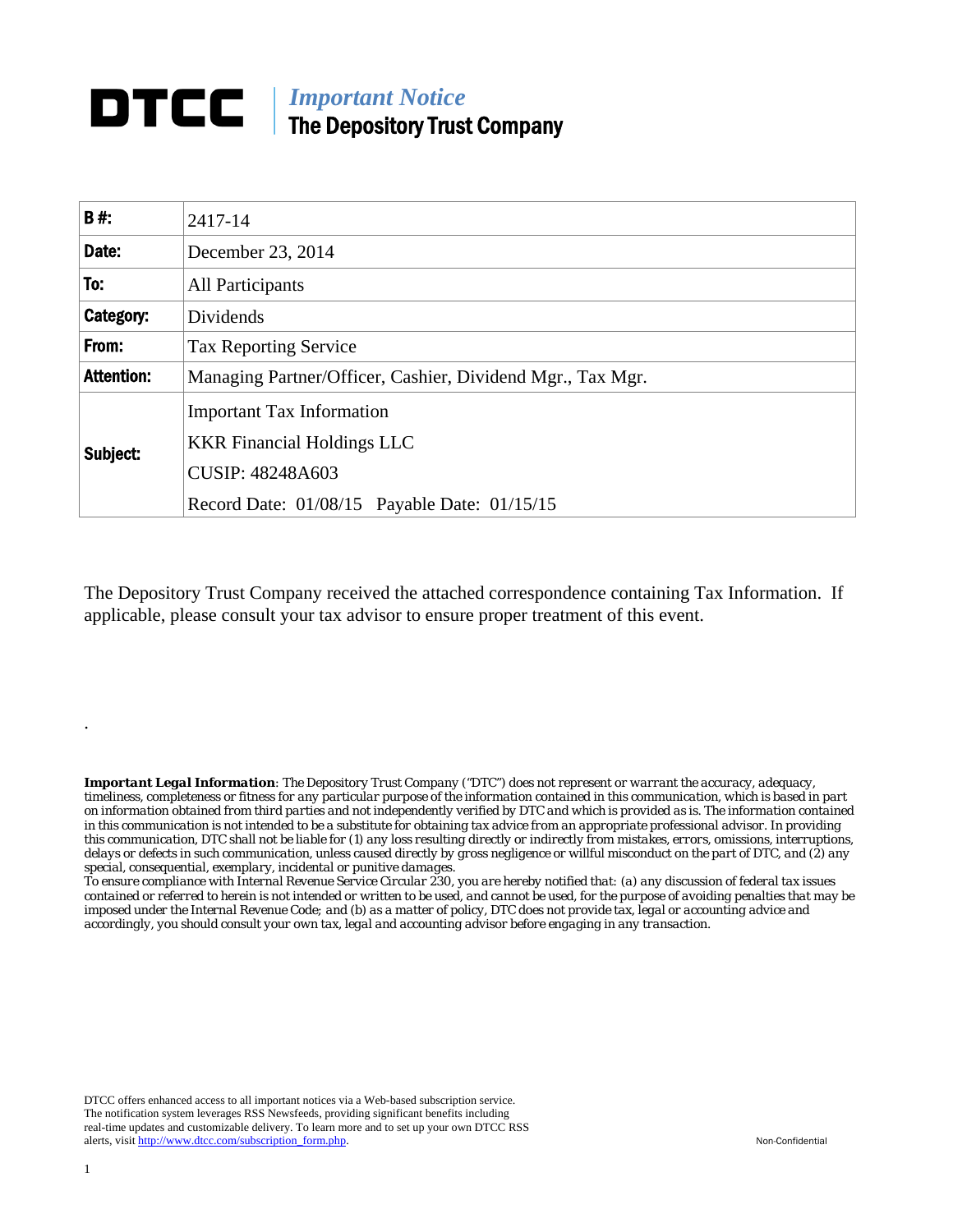KKR Kohlberg Kravis Roberts

**VIA E-MAIL** 

December 22, 2014

To: **American Stock Transfer** taxcompliance@amstock.com

> The Depository Trust & Clearing Corporation aogunmoyela@dtcc.com

**Wall Street Concepts** wsc.tax@sungard.com

**KKR Financial Holdings LLC** Re: 7.375% Series A LLC Preferred Shares (NYSE: KFN.PR) **CUSIP: 48248A603 Cash Distribution / Qualified Notice Declaration Date: December 22, 2014 January 8, 2015 Record Date: January 15, 2015 Payment Date: Amount Per Share:** \$0.460938

Pursuant to U.S. Treasury Regulation §1.1446-4, please find attached a Qualified Notice with regard to the above cash distribution.

Should you have questions or require anything further, please contact me at (415) 315-3704 or Brian King at (415) 315-6569.

Sincerely,

Jeffrey B. Van Horn **Executive Vice President and Director of Tax** 

**Attachment: Qualified Notice** 

**KKR Financial Holdings LLC**